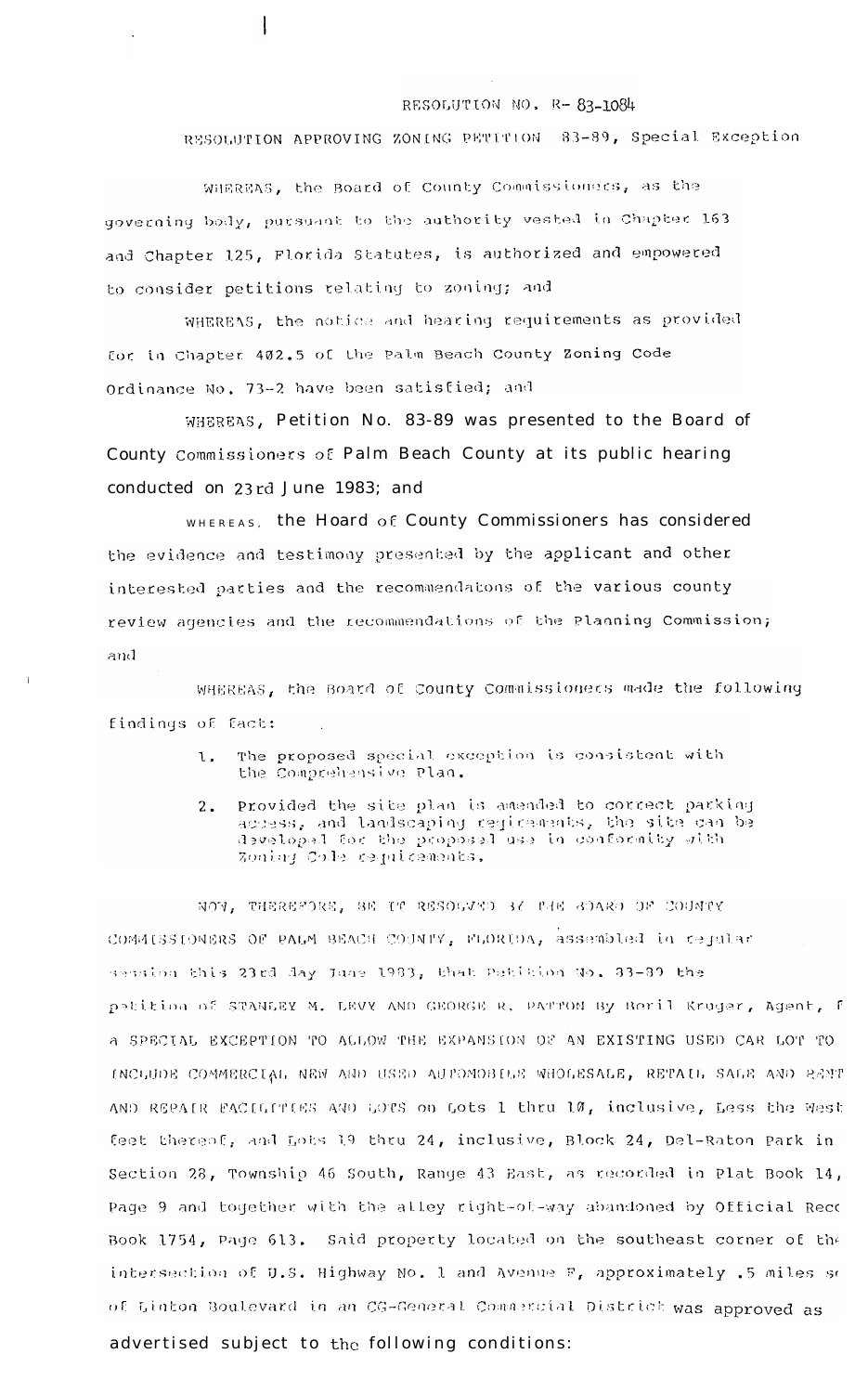- This development must retain onsite 85% of the storm  $\mathbf{L}_{\bullet}$ water runoff generated by a three (3) year storm per<br>requirements of the permit Section, Land Development Division.
- The developer shall obtain an abandonnent of the existing  $2.$ 10' alley and this abandonment shall be reflected on the site plan.
- The developer shall construct concurrent with a paving  $3.$ and drainage permit issued from the office of the County Engineer;
	- right burn lane, south approach on U.S. I at  $a)$ the project's entrance road.
	- non-mountable carb on both siles of the existing  $\{0\}$ median a distance of 50 feet on U.S. 1 at the project's entrance.
- The developer shall contribute Seven Hundred and Fifty  $4.$ Dollars (\$750.00) toward the cost of meeting this project's direct and identifiable impact, to be paid at the timeof the building permit.
- The developer shall take reasonable precautions during<br>the development of this property to insure that  $5.$ fugitive particulates (dust particles) from this project do not become a nuisance to neighboring properties.
- $6.$ The developer shall take necessary measures during the development of this property to prevent pollutant runoff to neighboring an nearby surface waters.
- No new structures shall be permitted within 150 feet<br>of the east right-of-way line of U.S. Highway #1.  $7.$
- The site plan shall be revised prior to site plan  $8<sup>1</sup>$ certification to reflect required parking, access, landscaping and sign setbacks.
- 9, No general auto repair shall be permitted on the subject property.
- Lots #6 to 10 shall be restricted to parking and  $10.$ signage only.
- Hours of operation shall be limited to the periol 11. between 7:00 A.M. and 9:00 P.M.
- There shall be no access to Frederick Boulevard from 12, this propacty.

Connissioner Bailey, moved for

of the petition. The motion was seconded by Commissioner Koehler and upon being put to a vote, the vo te was as follows :

| Peggy E. Evatt, Chairman    | AYP        |
|-----------------------------|------------|
| Ken Spillias, Vice Chairman | - - ABSENT |
| Dennis P. Koehler, Member   | $ A Y E$   |
| DO rothy Wilken, Member     | - - ABSENT |
| Bill Bailey, Member         | -- AYE     |

The foregoing resolution was declared duly passed and adopted this day of SEP 13 1983 , confirming action of June 1.983.  $23rd.$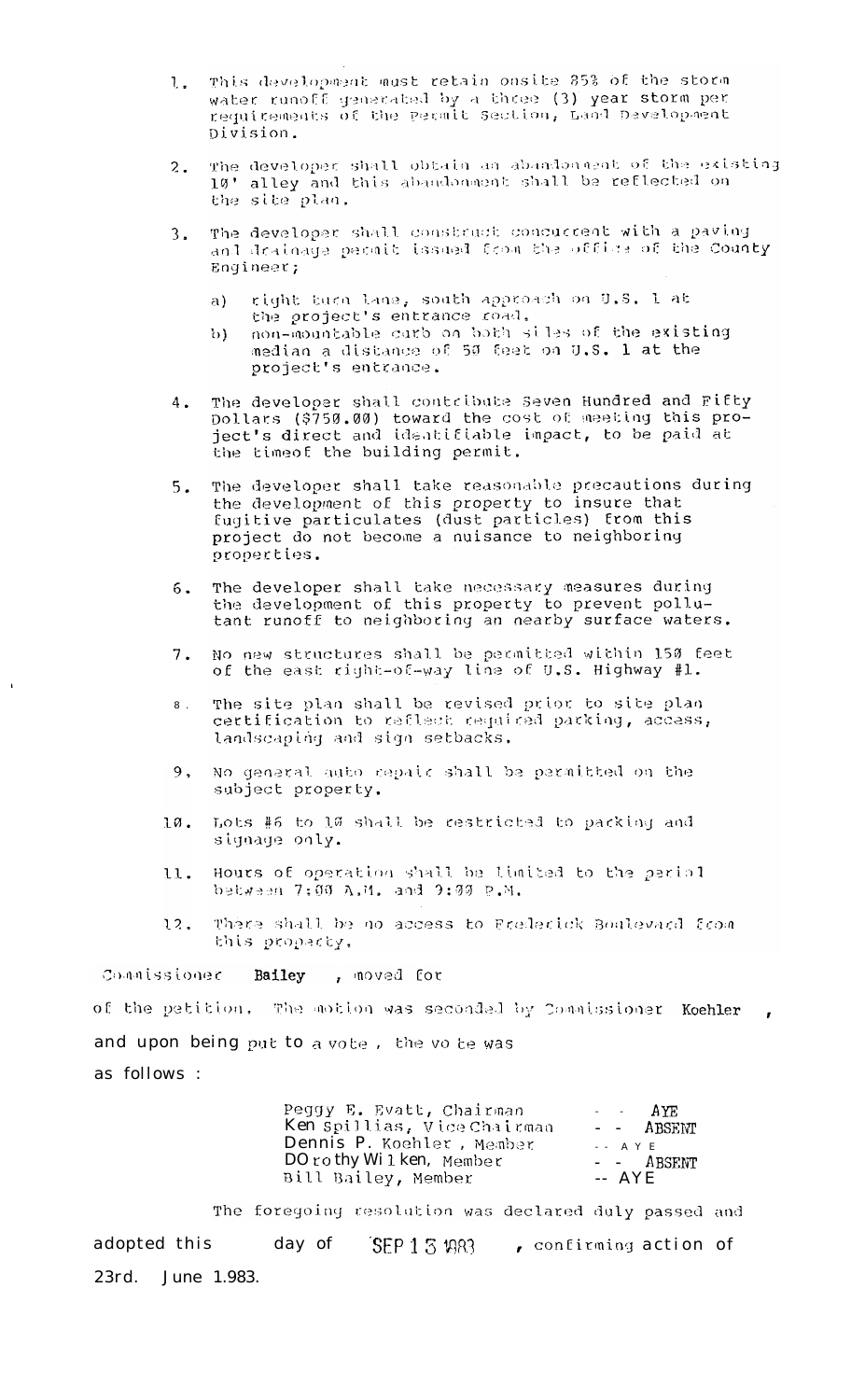- This development must retain onsite 35% of the storm 1. water runoff generated by a three (3) year storm per requirements of the Permit Section, Land Development Division.
- The developer shall obtain an abandonnent of the existing<br>10' alley and this abandonment shall be reflected on<br>the site plan.  $2.$
- The developer shall construct concurrent with a paving<br>and drainage permit issued from the office of the County  $3.$ Engineer;
	- right turn lane, south approach on U.S. 1 at a) the project's entrance road.
	- non-mountable curb on both siles of the existing<br>median a distance of 50 feet on U.S. 1 at the  $\{\}$ project's entrance.
- The developer shall contribute Seven Hundred and Fifty  $4.$ pollars (\$750.00) toward the cost of meeting this pro-<br>ject's direct and identifiable impact, to be paid at the timeof the building permit.
- The developer shall take reasonable precautions during  $5.$ the development of this property to insure that fugitive particulates (dust particles) from this<br>project do not become a nuisance to neighboring properties.
- The developer shall take necessary measures during 6. the development of this property to prevent pollutant runoff to neighboring an nearby surface waters.
- No new structures shall be permitted within 150 feet  $7<sup>7</sup>$ of the east right-of-way line of U.S. Highway #1.
- The site plan shall be revised prior to site plan  $8<sub>1</sub>$ certification to reflect required parking, access, landscaping and sign setbacks.
- $9.$ No general auto repair shall be permitted on the subject property.
- $10.$ Lots #6 to 10 shall be cestricted to packing and signage only.
- Hours of operation shall be limited to the period 11. between 7:00 A.M. and 9:00 P.M.
- There shall be no access to Frederick Boulevard Erom  $12,$ this property.

Commissioner Bailey , moved for

of the patition. The motion was seconded by Commissioner Koehler and upon being put to a volte, the volte was as follows :

| Peggy E. Evatt, Chairman    | $--$ AYE    |
|-----------------------------|-------------|
| Ken Spillias, Vice Chairman | $--$ ABSENP |
| Dennis P. Koehler, Member   | $--$ AVE    |
| Dorothy Wilken, Member      | -- ABSENT   |
| Bill Bailey, Member         | $---$ AYE   |

The foregoing resolution was declared duly passed and day of SEP 1 3 1983 , confirming action of adopted this 23rd. June 1983.